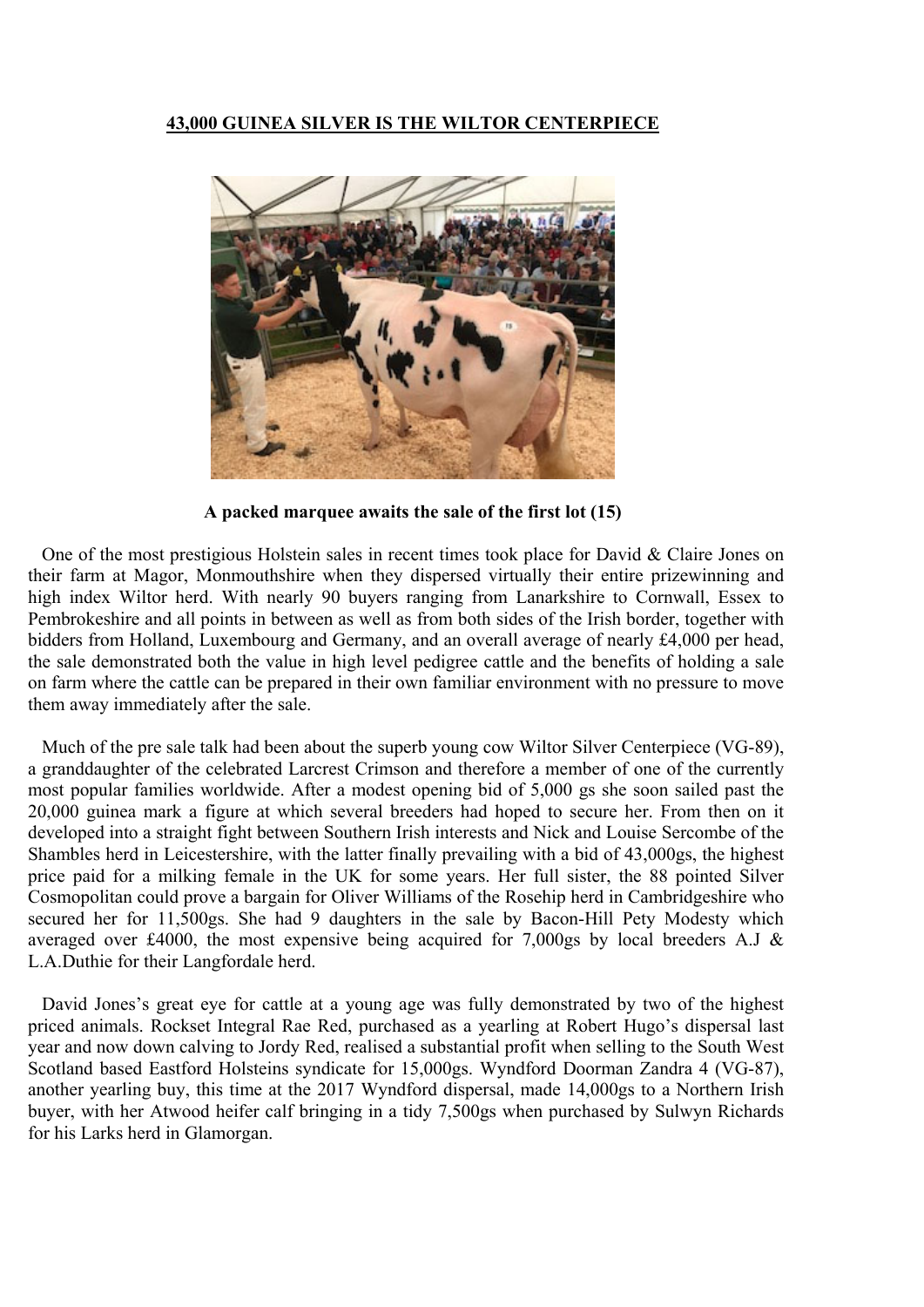Other red animals to ring the bells were two cows who were selected to represent Britain at the recent European show in Libramont, Belgium, but did not travel due to health regulations. Wiltor Integral Jodie Red (VG-89) was the choice of Leicestershire's Rob Kirk who took her for his Leedham herd at 8,300gs and the twice All Britain Red & White Champion Wiltor Chipper Rosie Polled Red (Ex-94-2), was bought for Alan Paul's Slatabogie herd in Northern Ireland at 6,200gs.

High index calves were in demand with one the UK's current top ten genomic index calves Sahara Outback Jamaica selling for 8,000gs to Crossfell House Farm Ltd, Cumbria.

Two guest consigments did much to complement the sale. Professional fitter Gary Jones, whose clipping expertise in helping to prepare the sale animals did much to enhance the day sold a stylish daughter of Stantons High Octane out of the prizewinning T-Triple-T I Durham Poppi (Ex-95) to Messrs Patton's Ards herd for 6,500gs. The Yates family from the Logan herd, Castle Douglas, brought down a super load of both milkers and young stock from the best families in their high yielding herd and were rewarded with a solid trade for the majority of between 3 and 4,000 guineas at which price Bryan O'Connor from Kanturk, Co Cork bought a De-Su Syracuse calf from the Sweet family.

A most encouraging day for the Holstein breed with a large crowd present and spirited bidding from beginning to end, emphasising the value in deep pedigreed cattle combining type and index.



**Wiltor Silver Centerpiece ET (VG-89) – 43,000 guineas** 

|    | <b>TOP PRICES</b>                        |  |                                      |        |
|----|------------------------------------------|--|--------------------------------------|--------|
| 15 | Wiltor Silver Centerpiece ET (VG-89)     |  | N.J & L.C.Sercombe (Shambles)        | 43,000 |
| 43 | Rockset Integral Rae Red                 |  | <b>Eastford Holsteins (Eastford)</b> | 15,000 |
| 88 | Wyndford Doorman Zandra 4 ET (VG-87 2yr) |  | Undisclosed N.Irish buyer            | 14,000 |
| 17 | Wiltor Silver Cosmopolitan ET (VG-88)    |  | J.O. Williams (Rosehip)              | 11,500 |
| 35 | Wiltor Integral Jodie Red ET (VG-89)     |  | R.J & S.J.Kirk (Leedham)             | 8,300  |
| 9  | Wiltor Impression Atlee                  |  | G.A.Lawrie (Arranview)               | 8,000  |
| 47 | Wiltor Labron Mani ET (VG-87)            |  | N & R.Roberts (Dulais)               | 8,000  |
| 69 | Sahara Outback Jamaica                   |  | Crossfell House Farm Ltd             | 8,000  |
|    |                                          |  | (Crossfell)                          |        |